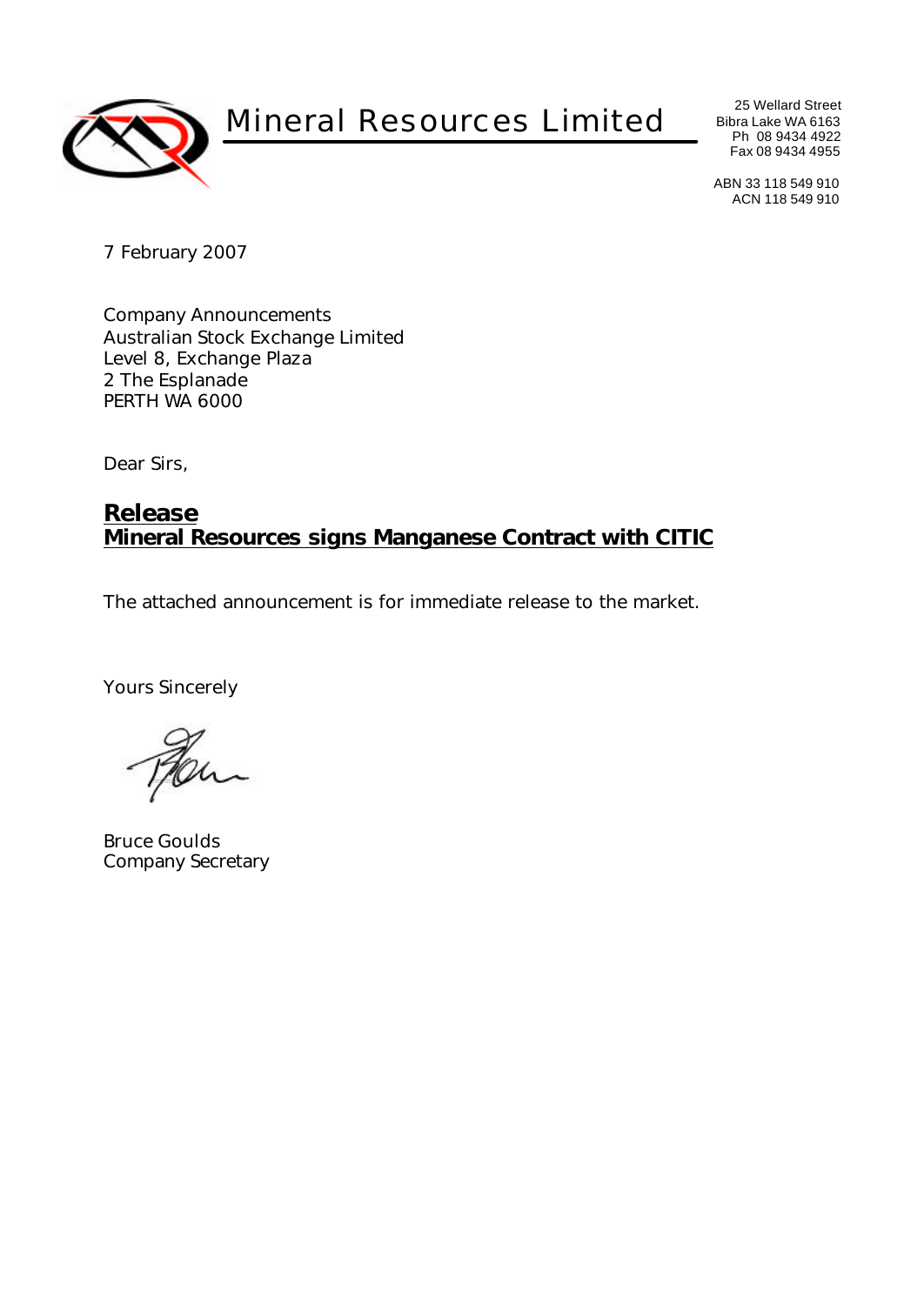Mineral Resources Limited

25 Wellard Street Bibra Lake WA 6163 Ph 08 9434 4922 Fax 08 9434 4955

ABN 33 118 549 910 ACN 118 549 910

## **ASX Announcement**

## **Mineral Resources signs Manganese Contract with CITIC**

Diversified mining services and processing company, Mineral Resources Limited (ASX:MIN) through it's subsidiary Process Minerals International Pty Ltd has entered into an extended sales contract with CITIC Dameng Mining Industries Limited of China for the annual sale and export of a minimum of 280,000 tonnes of high grade manganese fines from PMI's manganese operation at Woodie Woodie, WA.

CITIC Dameng is a subsidiary of the CITIC Group and has established a joint venture with Guangxi Dameng Maganese to manage and operate the largest manganese mines in China and is one of the largest manufacturers and suppliers of manganese products in the world.

The PMI operation has been pro ducing manganese concentrate and exporting it to China for the past two years. The contract with CITIC represents a clear recognition of the strength of the relationship between the two companies and the projected longer term strength of the manganese market in China. The contract was signed in Hong Kong on 29 January , 2007 and is the culmination of more than three years discussion and resolution of an effective partnering relationship.

PMI has committed to export the manganese fines from the Port Hedland Berth in 40,000 mt shipments with the initial delivery under this contract programmed for March 2007.

CITIC has previously purchased and successfully trialed the use of 44,000 mt of the high grade/low impurity PMI Woodie Woodie manganese fines as a blend material to upgrade the quality of its lower grade, local manganese feed product within China.

CITIC is the largest producer and user of manganese concentrate in China. It operates ferro alloy plants and steelwork plants with significant manganese utilization.

The contract incorporates a quarterly pricing review mechanism and, with the price of manganese firming, provides both companies with long-term security of supply and pricing within a mutually beneficial and committed partnership.